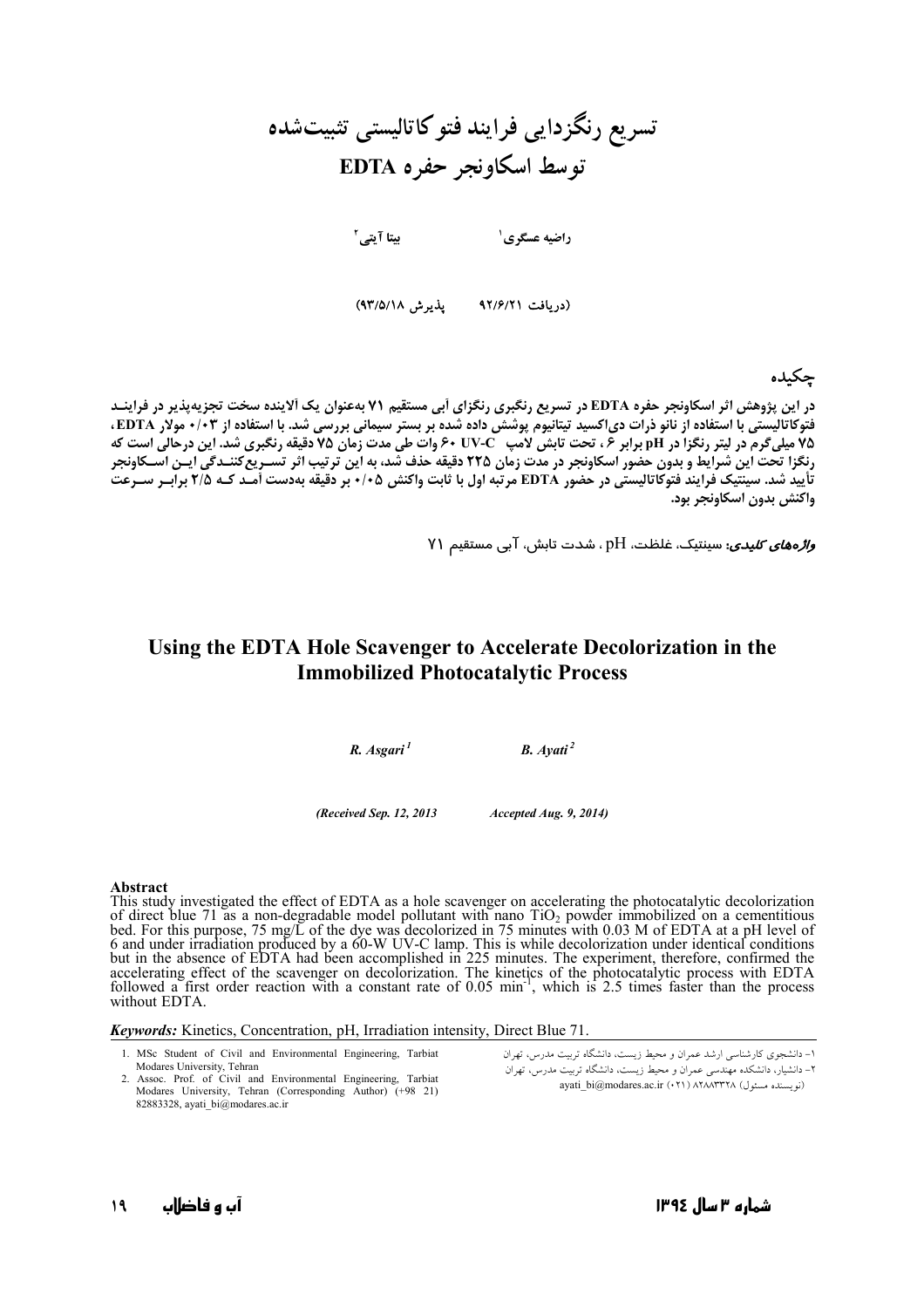١- مقدمه

رنگزاهای آزویی از ترکیبات آروماتیک و سخت تجزیهپذیر هستند كــه اثــرات نــامطلوبي از جملــه ســرطانزايــي، جهــش(ايــي و حساسیتزایی دارند و بهعنـوان آلاینـدههـای مقـدم آب محسـوب میشوند. رنگزای آبی مستقیم ۷۱<sup>٬</sup> نیز از نوع آزویـی دارای هشـت حلقه بنزنی و سه پیوند N=N است که امکان حضور آن در فاضلاب صنايع نساجي و رنگرزي وجود داشته و درصورتي كـه بـه آبهـاي .<br>سـطحي و زيرزمينــي وارد شــود، باعـث افــزايش مصـرف اكســيژن محلول، مسموميت آبزيـان و نيـز كـاهش نفـوذ نـور بـه اعمـاق آب مبي شـود[١ و ٢]. بنــابراين بــراي تصــفيه فاضــلاب محتــوي ايــن آلایندهها بایـد از روشهای پیشـرفته تصـفیهای اسـتفاده شـودكـه كمهزينه بوده و راندمان قابل قبولي داشته باشند.

در سـالهـاي گذشـته، پـژوهش هـاي مختلفـي دربـاره فراينـد فتوکاتالیستی با استفاده از اکسیدهای نیمهرسانا، شامل ذرات نانویی صورت گرفته است. فرایند فتوکاتالیستی با استفاده از نبانو TiO2 ذرات TiO2 يــك روش اكسيداســيون ييشــرفته بــا هــدف توليــد رادیکال های فعال است که بهدلیل سازگار بودن این نانو ذرات با محیط زیست و فاصله لایهای مناسب آنها برای تهییج شدن با طـول موج مناسب نور تابیده شده و همچنین عـدمسـمّیت، بـهعنـوان یـک روش کارآمد برای تصفیه فاضلابهای حاوی رنگـزا شـناخته شـده است[۳]. اما نیاز به زمان طولانی تـابش بـرای شکسـتن پیونـدهای سخت تجزيه پذير و ضرورت احيا و بازيابي نانو ذرات با هزينه بـالا و عملیات پیچیده از عیبهای کار بهشمار میروند[۴]. برای رفع ایـن مشـكلات، اسـتفاده از روشهـاي تسـریعكننـده حـذف، ماننـد كاربرد اسكاونجرها و تثبيت نانو ذرات بر سطوح سيماني بـهعنـوان تكيهگاه خنثى ييشنهاد شده است[۵].

اسکاونجرها ترکیباتی هستند که در صورت انتخـاب صـحیح بـا توجه به شرایط آزمایش و نوع ساختار آلاینده هـدف، مـیتواننـد بـا ايفاي چند نقش متفاوت، عامل تسريع فرايند فتوكاتاليسـتبي شـوند. اولاً اين تركيبات با به تعويق انداختن تركيب مجدد الكترون-حفـره تشکیلی در سطح نانو ذرات، زمان کافی بـرای شـروع واکـنش،ای زنجیرهای فتوکاتالیستی را فـراهم مـیکننـد. دوم اینکـه بـا اسـکاونج كيردن الكتيرون، حفيره و يبا راديكيال هيا و حيذف اثيرات تبداخلي ترکیبات فعال در محیط و افزایش نقش عامل مؤثر اصلی در تجزیـه آلاینده، باعث بالا رفتن رانیدمان حیذف می شوند و در نهایت بیا دخالت مستقیم در ساختار آلاینده بهعنوان اکسنده و یا کاهنده باعث تجزيه پيوندهاي آلاينده هدف شده و به اين ترتيب رانـدمان حـذف را افزایش و زمان تجزیه را کاهش می دهند[۱۶ - ۶].

EDTA<sup>۲</sup> بهعنوان یک لیگانـد شـش دندانـهای کمـپلکسسـاز و عامل کیلیت کننده <sup>۳</sup> مطرح است کـه در فراینـد فتوکاتالیسـتي نقـش الكترون دهنده، اسكاونجر حفره را ايفا مي كنـد[١٧، ١٨ و ١٩]. ايـن ماده در محیط دارای بار منفی است و با تشکیل کمیلکس بـا انـواع کاتیون هـای فلـزی و قلیـایی ماننـد Fe ،Ca ،Al و Mnاثـر آنهـا را كـاهش مـىدهـد؛ ولـى هزينــه زيــاد از عيــبهــاي آن محســوب می شود [۲۰ و ۲۱].

در پژوهشی لی و همکاران در سال ۲۰۰۲، تبدیل فتوکاتالیستی رودآمین Rh B)B) را در حضور دهندگان الکترونمی شامل اسید اگزالیک، اتانول و EDTA بررسی نموده و اثرات آنها را بر تغییرات تدريجي فتوكاتاليستي حجم هيدروژن توليدي بـر روي Pt/TiO2 در حین تجزیه رنگزا مشاهده کردند. در نتیجه افزودن رادیکال اتـانول، نرخ تولید هیـدروژن ناشـي از تجزيـه رنگـزا بـهصـورت محسوسـي \_\_<br>کــاهش یافــت[۱۹]. همچنــین چــن و همکــاران بــرای مقایســه اثــر ترکیبات فعال مؤثر در تجزیه نـوري اسـید اورانـژ<sup>71</sup>از I بـهعنـوان اسكاونجر حفره استفاده نمودند كه تجزيه اوليه را محدود نمود و ايـن بیانگر نقش اساسی حفرهها در واکنش است[۲۲]. سـهرابی و قـوامی نیز حذف رنگزای مستقیم قرمز °۲۲ را با سیستم UV/TiO2 بررسی کردند. در این پژوهش pH بهینه برابر ۲ و غلظت بهینـه دیاکسـید تیتانیوم بهعنوان کاتالیزور برابر ۴ گرم در لیتر بهدست آمد. همچنین افزودن سه درصد اتانول، باعث كـاهش نـرخ تفكيـك بـهدليـل اثـر اسكاونج كردن حفره لايه ظرفيت شد[٢٣].

هدف از این پژوهش، استفاده از اثـر اسکاونجر حفـره EDTA بـهمنظـور تسـريع حــذف رنگــزاي آبــي مســتقيم ٧١بــا فراينــد فتوكاتاليستي نانو ذرات TiO2 بود؛ زيرا يژوهش هاي زيادي در رابطه با نقش زمان در ارزيابي اقتصادي فرايندها وكاربرد EDTA در اين زمينه انجام شده است. همچنين بهمنظـور حـل مشـكل عمـده استفاده از نانو ذرات پودری در مقیاس صنعتی که شامل تصفیه، احیا و بازیابی آن برای استفاده مجدد است، از بسترهایی استفاده شـد کـه دوغاب غیر اگلومره و دیسپرسشده نـانو ذرات TiO2 بـر روی آنهـا تثبیت شده بود. این بسترها از جنس سیمان و بهصورت تکیـهگـاهی بدون ايجاد اثر مزاحمتي براي عملكرد نانو ذرات بودند.

۲- مواد و روش ها ۲-۱- روش کار TiO2 - ۱- تهيه پايلوت و تثبيت نانو ذرات TiO2 براي ساخت پايلوت مراحل زير صورت گرفت[٢٤ و ٢٥]:

 $1$  Direct Blue 71

Ethylenediaminetetraacetic Acid Tetrasodium Salt<br>(C<sub>10</sub>H<sub>12</sub>N<sub>2</sub>N<sub>24</sub>O<sub>8</sub>.2H<sub>2</sub>O)<br>Chelating Agent

 $\frac{4}{5}$  Acid Orange 7<br>Direct Red 23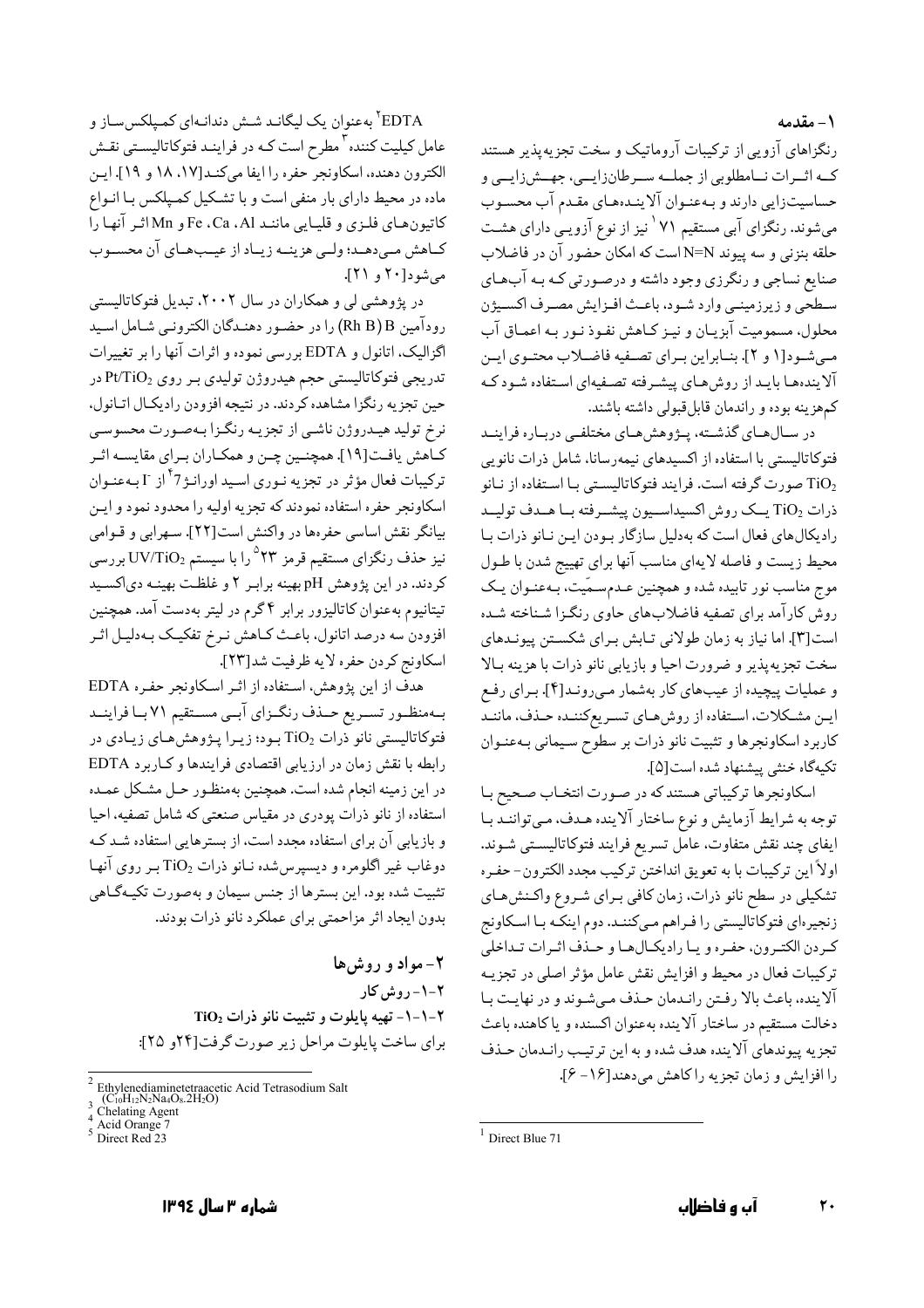$$
EC=W\times t\tag{7}
$$

$$
EC/C=EC/(C_0-C) \tag{6}
$$

که در این روابط

ميزان حذف رنگزا برحسب درصد،  $\rm C_{0}$ و  $\rm C$ بهترتيب غلظت اوليـه R و ثانويه رنگزا برحسب ميليگرم در ليتر، W شدت تـابش لامـپهـا برحسب وات، t زمان ماند فاضلاب در راكتـور تـا رنگبـرى كامـل برحسب دقيقه، EC ميزان مصرف انرژي و EC/C ميزان مصرف انرژی بهازای هر میلیگرم در لیتر رنگزای حـذفشـده (W.min.L<sup>-1</sup>/mg) است[۲۶].

۲–۱–۳–انجام آزمایشهای اصلی

آزمایش،ای اصلی بـا توجـه بـه تـأثیر پارامترهـای مختلـف شـامل غلظت اسكاونجر، pH، غلظت رنگزا و شدت تابش لامپ UV-C در راندمان حذف فرایند فتوکاتالیستی صورت گرفت و مقدار بهینـه هر یک با ثابت نگه داشتن سایر پارامترها تعیین شد. به این صورت که ۲۵۰ سیسی فاضلاب سنتزی حاوی غلظت مـورد نظـر رنگـزا و اسکاونجر تهیه شد و بر روی بسترهای سیمانی پوشش داده شده با نانو ذرات دي اكسيد تيتانيوم تحت تـابش مناسـب قـرار گرفـت. در حین آزمایش ۵ سپیسی نمونـه در بـازههـای زمـانی ۱۵ دقیقـهای برداشت و مقـدار جـذب آنهـا قرائـت و غلظـت رنگـزاي باقيمانـده محاسبه شد. هر آزمایش حداقل سه بار تکرار و از مقـادیر میـانگین سه آزمایش استفاده شد. بـه ایـن ترتیـب بـا رسـم منحنـی تغییـرات C/C در مقابل زمان و محاسبه میـزان مصـرف انـرژى و رانـدمان حذف در حداقل زمان رنگبري، مقدار بهينـه يـارامتر هـدف انتخـاب شد.

٢-١-۴-انجام آزمايش هاى شاهد

آزمایش های شاهد بـهمنظـور بررسـیکـردن نقـش مجـزا و ترکیبـی عوامــل مــؤثر تحــت شــرايط بهينــه حاصــل از آزمــايش هــاي اصلی سیستم TiO2/EDTA/UV-C/Dye انجام شد. برای انجام این کار، از سیستمهای TiO2/Dye ،EDTA/Dye ،UV-C/Dye، EDTA/UV-C/Dye (TiO2/EDTA/Dye ،TiO2/UV-C/Dye استفاده شد.

۲-۱-۵-انجام آزمایشهای تکمیلی

برای بررسـی بهتـر رونـد رنگزدايـی، آزمـايش،اي تكميلـي شـامل تغییرات منحنی جذب و سینتیک واکنش بررسبی شـدند. بـا قرائـت جذب نمونههای برداشت شده در زمانهای مختلف، منحنبی جـذب در طیف موجی ۲۰۰ تا ۹۰۰ نـانومتر رسم و تغییـرات پیـکهـای موجود بررسی شد. سینتیک واکنش نیز بـا بررسـی تغییـرات dC/dt

- تهیه بسترهای سیمانی به ضخامت ۲ سانتی متر با استفاده از سیمان و آب با نسبت ٢ به ١ در يک ظرف پايلوت از جنس پلاستيک بـه ابعاد ۱۵×۲۸×۲۳ سانت<sub>ی</sub>متر؛ - اصلاح سطوح بستر سیمانی و پوشاندن آن با لایمای از چسب بتن به ضخامت ۰/۲ تا ۰/۵ میلی متر؛ - ریختن دوغاب تهیه شده از ۱/۴۴گرم پـودر دیاکسـید تیتـانیوم حل شده در ۵۰ سپیسی آب دو بار تقطیر، پس از ۳۰ دقیقه مخلـوط شدن در دستگاه حمام اولتراسونیک، بـرای دیسـپرس کـردن ذرات اگلومرهشده بر روی لایه چسب؛ - خشک شدن همزمان نانو ذرات بر روی سیمان بـهمقـدار ۴۰ گـرم بر مترمربع و چسب. در شکل ۱ نمای راکتور آزمایشگاهی ارائه شده است. در طول آزمایشها، پایلوت با ورقهای آلومینیومی ضخیم بـرای جلـوگیری از تشعشع اشعه UV-C به محیط آزمایشگاه و بازتابش آن پوشـانده

الف

شکل ۱-نمای پایلوت آزمایشگاهی (الف-محفظه UV-C، ب-لامپ ٣٠ UV-C وات، ج- راكتور حاوي بستر سیمانی پوشش دادهشده با نانو ذرات TiO2 و د-برش بستر سیمانی)

۲–۱–۲– تعیین طیف جذبی براي تعيين حداكثر طول موج جـذب رنگـزا، ابتـدا طيـف جـذبي محلولی به غلظت ۲۰ میلـیگـرم در لیتـر در محـدوده ۲۰۰ تـا ۹۰۰ نانومتر رسم شد و حداکثر جذب در طول موج ۵۸۶ نانومتر بهدست آمد که نماینده پیونـدهای آزویـی عامـل رنـگ در رنگـزای DB 71 است. منحنـي كاليبراسـيون رنگـزا نيـز در ايـن طـول مـوج بـراي  $R^2$  غلظتهای مختلف آن رسم و رابطه کالیبراسیون رنگزا با مقـدار برابر ۰/۹۹ مطابق رابطه ۱ به دست آمد

$$
Abs=0.0241*[Dye]
$$
 (1)

که در این رابطه غلظت رنگزا برحسب میلیگرم در لیتر و جذب عددی بیبعد است. همچنین با توجه بـه اهمیـت محاسـبه درصـد حـذف رنگـزا و میـزان مصرف انرژی در هر آزمایش از روابط ۲ تا ۴ استفاده شد

$$
R = \frac{C - C_0}{C_0} \times 100
$$
 (7)

شماره ۳ سال ۱۳۹٤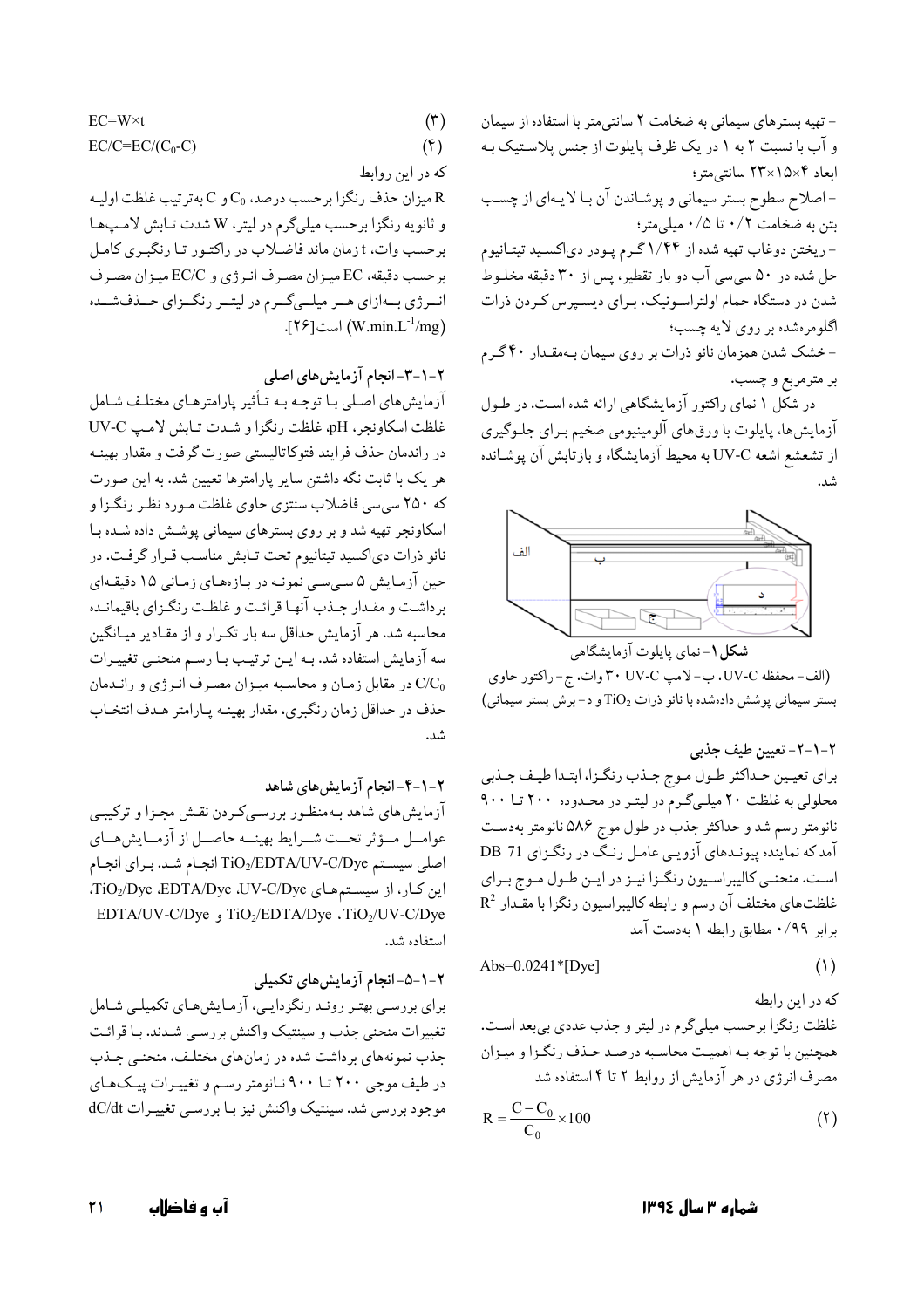انجام و مرتبه (n) و ثابت واكنش (k) محاسبه شد و بـه ايــن ترتيـب سرعت انجـام فراينـد رنگبـري در سيسـتم بـا اسـكاونجر و بـدون اسکاونجر مطالعه شد. کلیه آزمایش هـا بـر اسـاس کتـاب روش هـاي استاندارد آزمایش های آب و فاضلاب و بـا حـداقل سـه بـار تكـرار انجام شدند[٢٧].

### ٢-٢- مواد

مواد عمده مورد استفاده، شامل رنگزای آببی مستقیم ۷۱ (DB) تهیه شده از شرکت الوان ثابت همدان، پـودر نـانو ذرات دي اکسـيد تیتانیوم P25 حاوی آناتاز به روتایـل بـا نسـبت ۸۰ بـه ۲۰ و قطـر تقريبي ٢١ نـانومتر محصـول شـركت دگوسـا ` آلمـان، EDTA بـا خلـوص ۹۹/۸ تـا ۱۰۰/۵ درصـد محصـول شـرکت مـرک <sup>۲</sup> آلمـان به عنـوان اسـكاونجر حفـره، سـود ٠/١ نرمـال و اسـيد سـولفوريك محصول شرکت مرک آلمان برای تنظیم pH، سیمان پرتلنـد و آب برای تهیه سیمان، چسب اپوکسـی بـتن سـوپر تهیـه شـده از شـرکت شيمي بتن بهينه، روغن قالب و آب دو بار تقطير بودند.

۲-۳- تجهیزات و وسایل از اسـپکتروفتومتر هــچ <sup>۲</sup>بــراي تعيــين جــذب نمونــههــاي رنگــزا، اولتراسـونيک کلينـر فانگيلـب<sup>۴</sup> بـراي ديسـپرس کـردن نـانو ذرات اگلومره شـده، pH متـر ديجيتـالي متـروهم <sup>۵</sup>بـراي انـدازهگيـري pH. ترازوي ديجيتالي مدل PLS360-3-Kern براي توزين مـواد. COD راکتور ساخت شرکت هچ مدل DRB200 با ۱۶ جـالولـهاي بـراي اندازهگیری اکسیژن مورد نیـاز شـیمیایی فاضـلاب، لامـپ جیـوهای کمفشار ۳۰ وات با نام تجاری لومیاکشن ٔ ساخت تایوان بـهعنـوان منبع UV-C براي تهييج نانو ذرات فتوكاتاليستي استفاده شد.

> ۳-نتايج و بحث ٣-١- تعيين غلظت بهينه EDTA

نتايج بهدست آمده از اثـر غلظـتهـاى مختلـف EDTA در شكل ٢ نشان داده شده است. همان طور که ملاحظه میشود ۰/۰۵ مولار EDTA زمان حذف رنگزا را از ۲۵۵ دقیقه به ۶۰ دقیقه و ۰/۰۳ مولار آن را به ۷۵ دقیقه کاهش داده است. زیرا احتمـالاً EDTA در محیط آبی با از دست دادن یک تـا چهـار یـون +H سـاختار خـود، دارای بار منفی شده و با اسیدی کردن محیط باعث مثبت شدن بـار سطحی نانو ذرات TiO2 میشود کـه در رقابـت بـا رنگـزای آنيـونی

برای جذب شدن به سطح نانو ذرات TiO2 پیروز شده و با اسکاونج كردن حفره، باعث تشكيل راديكالهاي سوپراكسيد مى شود. همچنین امکان احیا شدن رنگزا توسط ً e<sub>CB</sub> بهوجود می آید. بنابراین راندمان حذف رنگزا افزایش می یابـد. بـا توجـه بـه میـزان مصـرف انرژی غلظتهای ۰/۰۳ و ۰/۰۵ مولار در زمان ۶۰ دقیقه که دارای کمتـرین مقــدار برابــر ۲/۲۶ W.hr.L/mg و ۱/۸ بودنــد، ۰/۰۳ مولار به عنوان غلظت بهينه انتخاب شد.



### ۳-۲- تعیین pH بهینه

بهطور كلي با توجه به اثر pH محلول، در نحوه رخـداد واكـنش هـاي فتوكاتاليســتي در ســطح نــانو ذرات و نيــز متغيــر بــودن آن در فاضلاب های رنگی، بررسی این پارامتر در نحوه حذف رنگزا ضروری است؛ زیرا pH بر روی بار سطحی نـانو ذرات TiO2، نحـوه جذب رنگزا به سطح آن، نحوه عملکرد اسکاونجر و تولیـد رادیکـال هیدروکسـیل و سـرعت حـذف رنگـزا از محـیط تأثیرگـذار اسـت [۴ و ۲۸]. بهگونهای که رنگزاهای اسیدی در pHهای قلیایی، رنگزاهای قلیایی در pHهای اسیدی و رنگزاهای مستقیم بیشتر در pH خنثی حذف میشوند. بهصورت کلی سه مکانیسم محتمـل بـرای تجزيه آلاينده آلي شامل حمله راديكال هيدروكسيل، اكسيداسيون حفره مثبت و احيا توسط الكترون لايه انتقـال نيـز بـه ماهيـت و pH محـیط بسـتگی دارنـد. بـهگونـهای کـه در pH اسـیدی، مکانیسـم اکسیداسیون رنگزا با  $\rm{h_{VB}}^+$ و در pHهـای خنثـی و قلیـایی مکانیسـم تجزيه، توسط راديكال هيدروكسيل غالب است. هر چند اثـر pH بـر روی مکانیسم پایه اکسیداسیون فتوکاتالیستی در سیستم TiO2/UV يک موضوع به نسبت پيچيده است[٢٩].

چنانچه در شکل ۳ مشاهده میشود، افزایش pH از حالت اسیدي به قلیایي در حضور اسکاونجر EDTA باعث تسریع واکـنش

شماره ۳ سال ۱۳۹٤

Degussa

Merck

Hach/DR4000

Fungilab/UE-6SFD Metrohm/691

Lumiaction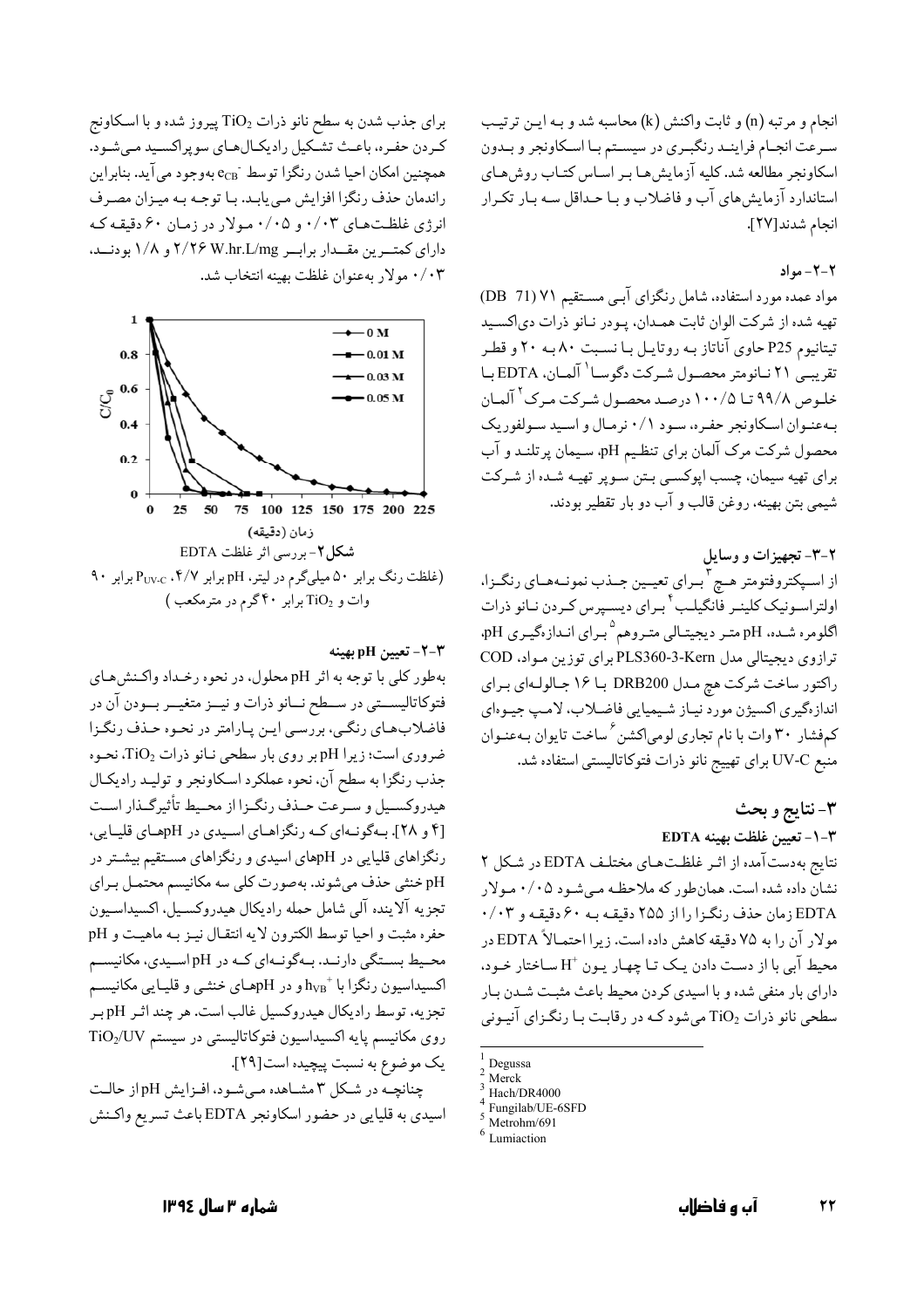و کاهش زمان حذف کامل رنگزا از ۱۸۷ دقیقـه در pH برابـر ۳ بـه ۳۰ دقیقه در pHهای ۹ و ۱۱/۵ شد. البتـه همـانگونـه کـه ملاحظـه میشود، عملکرد EDTA در pH طبیعی ۴/۷، نسبت به ۳ بهتر بود و اين موضوع به احتمال زياد بهدليل اشباع شدن محيط بـا  $\mathrm{H}^+$ و در نتيجه ناتواني EDTA براي از دست دادن بيشـتر  $H^+$ در pH برابر ٣ است. به این ترتیب EDTA قـدرت کمتـری بـرای جـذب شـدن بـر سطح نانو ذرات TiO2 و اسکاونج کردن حفرههای مثبت سطحی داشته و سرعت تركيب مجدد الكترون- حفـره بـالا رفتـه و رانـدمان حـذف رنگـزاكمتـر شـده اسـت. همچنـين در pH قليـايي نـه تنهـا اثربخشي راديكال هيدروكسيل براي تجزيه رنگزا غالب است بلكه بهدلیل استفاده از سود برای قلیایی کردن محیط و جایگزینی  $\mathrm{Na}^{+}$ در ساختار EDTA بهجای +H، OH، بیشتری آزاد میشود کـه ایـن موضوع به تولید رادیکـال هیدروکسـیل بیشـتر نیـز کمـک مـیکنـد. بنابراین افزایش راندمان رنگبری در این pH مشهود است که نتـایج بهدست آمده با یژوهش هـای گذشـته نیـز مطابقـت داشـته و حفـره و رادیکـال، بسـته بـه pH محلـول در رنگبـری مـؤثر هسـتند[۲۹]. از طرفي براي انتخاب مقدار pH بهينه، توجه به ميـزان رانـدمان حـذف رنگزا، مصرف انرژی، مقدار مـاده مصـرفی بـرای تنظـیم pH، مقـدار pH پساب تصفیه شده برای تخلیه بـه محـیط زیسـت و pH طبیعـی رنگزا به تنهایی ضروری است کـه حـدوداً خنثـی بـوده و در pHهـای اسیدی در مدت زمان طولانی دچار انعقاد میشود. از این رو با توجه به شكلهاي ۴ و ۵. pH برابر ۶ به عنوان مقدار بهينـه انتخـاب شد.

## ۳-۳- تعیین غلظت بهینه رنگزا

نتایج حاصل از بررسی اثر غلظت رنگزا و میزان مصرف انـرژی در شکل های ۶ و ۷ نشان داده شده است. همانگونه که مشاهده می شود با افزایش غلظت رنگزا از ۵۰ میلیگرم در لیتر به ۲۰۰ میلیگرم در لیتر و افزایش پراکندگی و جذب فوتونهای نـوری تابیـده شـده در محیط، سرعت و زمان رنگبری کـاهش مـيbيابـد. زيـرا اولاً سـطوح فعال نانو ذرات با رنگزا پوشیده شده و رادیکال هیدروکسیل کمتری توليد مي شود و ثانياً تابش UV-C توسط مولكولهاي رنگزا غربـال میشود که فعال شدن سطح نانو ذرات را کاهش میدهد. بـهگونـهای که در غلظتهای بالا، بیشتر تابش UV-C بهجای سطوح نانو ذرات توسط مولکولهای رنگزا جذب شده و نفوذ نور به سطوح دورتـر از منبع كاهش مىيابد. بنابراين افزايش غلظت باعث كـاهش رانـدمان حذف مي شو د [٣٠].

همچنین با توجه به غالب بودن اثر رادیکال هیدروکسیل نسبت به اثر حفره در pH برابر ۶، نرخ تجزیه رنگزا در این pH به دو



شکل۵- تغییرات pH قبل و بعد از واکنش (غلظت رنگ برابر ۵۰ میلیگرم در لیتر، EDTA برابر ۰/۰۳مولار، PUV-C برابر ۹۰ وات و TiO2 برابر ۴۰ گرم بر مترمکعب)

شماره ۳ سال ۱۳۹٤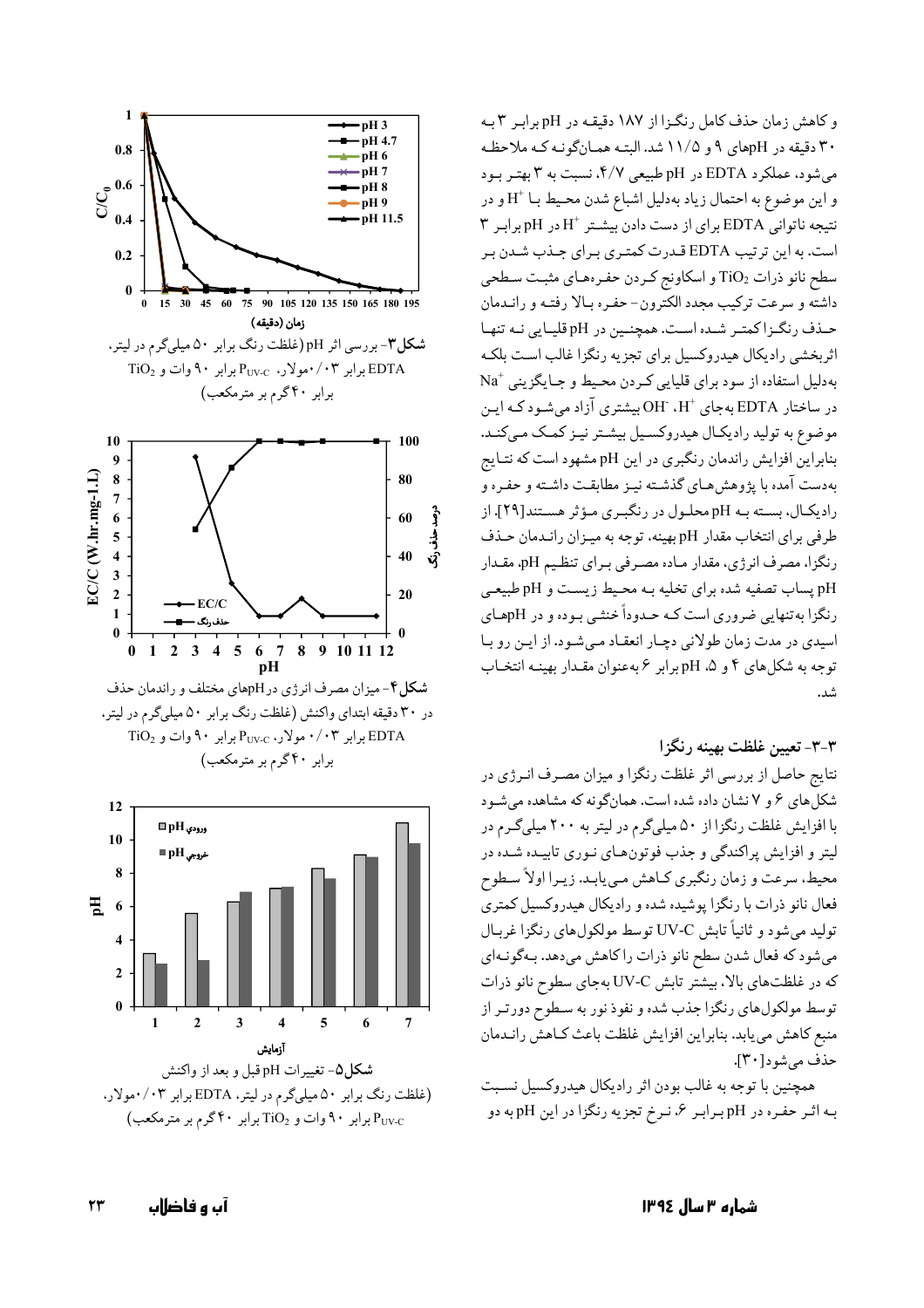

یارامتر وابسته است. اول میزان تولید این رادیکال در سطح نانو ذرات و دوم احتمال دسترسی مولکولهای رنگزا به رادیکالها برای واكنش دادن با آنهـا. بـا افـزايش غلظـت اوليـه رنگـزا از يـك نظـر احتمـال واكـنش بـين مولكـولهـاي رنگـزا و راديكـالهـا افـزايش می پابد، بهگونهای که باید منجر به افزایش نرخ رنگبری شـود، امـا از نظر ديگر بهدليل كاهش ميزان توليد راديكـال در اثـر يوشـيده شـدن سطح نانو ذرات TiO2 با مولكول هاي رنگزا، راندمان تجزيـه با افزایش غلظت رنگزا کاهش می یابد و رنگبری نیازمند صرف زمان و انرژی بیشتری خواهد بود. بنـابراین بـا توجـه بـه میـزان مصـرف انرژی و راندمان حـذف، سـه غلظـت ۵۰، ۷۵ و ۱۰۰ میلـیگـرم در ليتر داراي بيشترين راندمان حـذف بـه ترتيـب برابـر ٠٠، ٩٩/٢ و ۹۹/۴ و حداقل میزان مصرف انرژی برابر ۱۰/۹ W.hr.L/mg ب ۱/۳۶ در مدت زمان های ۳۰، ۵۰ و ۹۰ دقیقه بودند که از میان آنها غلظت ۷۵ میلیگرم در لیتر بهعنوان مقدار بهینه انتخاب شد.

٣-۴- تعيين شدت تابش بهينه با بررسی نتایج بهدست آمده از اثر شدت تابش های مختلف و میزان

مصرف انرژی در شکل هـای ۸ و ۹، دو تـابش ۶۰ و ۹۰ وات دارای راندمان ۹۹/۴ درصد در مدت زمان ۷۵ و ۵۰ دقیقه بودند که با توجه بهمیزان مصرف انرژی و اثر سوء محیطزیستی کمتر آن، مقدار ۶۰ وات به عنوان تابش بهينه انتخاب شد.



برابر ۰/۰۳ مولار. pH برابر ۶.و TiO2 برابر ۴۰گرم بر مترمکعب)

۳-۵-نتایج آزمایشهای شاهد در شرایط بهینه خلاصه درصد اثربخشي سيستمهاي مختلف در شرايط بهينه، شـامل غلظت اسكاونجر ۰/۰۳ مولار، pH برابر ۶، غلظت رنگزا ۷۵ میلیگرم در لیتر، شدت تابش لامپ A۰ UV-C وات و زمان ۷۵ دقیقه در حدول ۱ و شکل ۱۰ ارائه شده است.

با توجه بـه جـدول 1، EDTA در ۷۵ دقیقـه در تـاریکی ۳/۱۸ درصد و در حضور تابش ۷۹/۸۱ UV-C درصد مؤثر است. این درحالي است كه رنگزا بدون حضور EDTA در تاريكي به اندازه UV-C درصد جذب نانو ذرات TiO2 شده و در حضور تابش UV-C بهمیزان ۶۴/۲ درصد در شرایط مشابه بهصورت فتوكاتالیستي

شمارہ ۳ سال ۱۳۹٤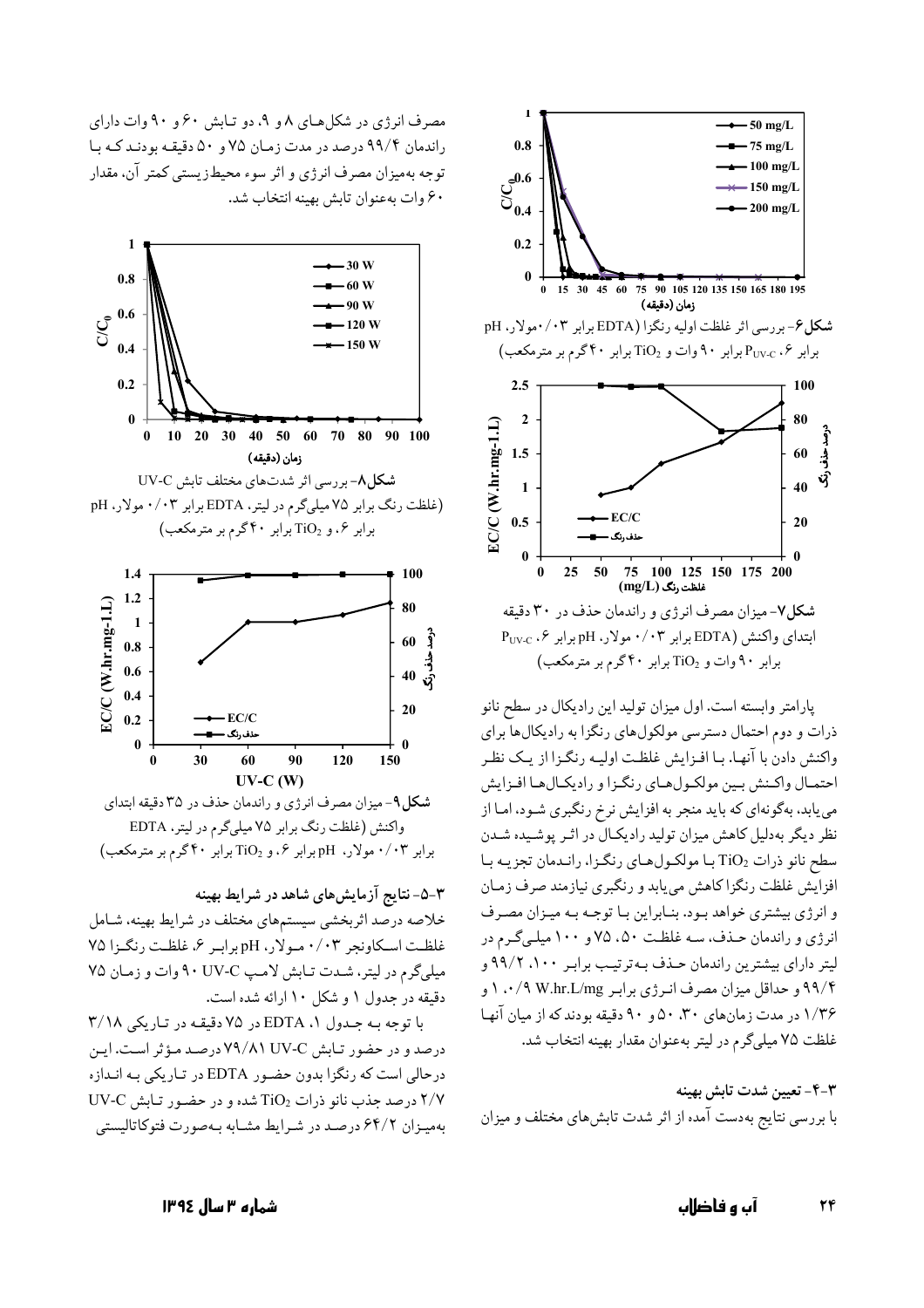جدول ۱- نتایج آزمایش های شاهد در شرایط بهینه حذف رنگزا در زمان ۷۵ دقیقه

| درصد اثربخشي            |                            |
|-------------------------|----------------------------|
| ۴۷/۴                    | $UV-C/Dye$                 |
| $\mathbf{r}/\mathbf{r}$ | EDTA/Dye                   |
| 7 / V                   | TiO <sub>2</sub> /Dve      |
| ۶۴/۲                    | $TiO2/UV-C/Dye$            |
|                         | TiO <sub>2</sub> /EDTA/Dye |
| V9 / A                  | $FDTA/IN\_C/Div_{P}$       |



شکل ۱۰-نتایج آزمایش های شاهد در شرایط بهینه حذف رنگزا

حذف شد، كه اين موضوع نشان دهنده عملكرد مناسب EDTA بهعنوان اسكاونجر حفره و بهبود رانـدمان حـذف رنگـزا در سيسـتم فتوكاتاليستي است.

۴-۶- بررسی تغییرات منحنی جذب در شرایط بهینه منحنبي جـذب سيسـتم TiO2/EDTA/UV-C/Dye در زمـان هـاي مختلف تحت شرایط بهینه در شکل ۱۱ ارائه شده است. بـا توجـه بـه نمودار، دو پیک در ۵۸۶ نیانومتر در ناحیـه مرئـی مربـوط بـه پیونـد آزویی رنگزا و ۳۱۰ نانومتر مرتبط با حلقههای بنزنی و نفتـالینی در ناحيه UV مشاهده مي شوند. بعد از مدت زمان تابش حدود ٧٥ دقیقه، پیک مربوط به پیوند آزویی بهصورت کامل از بـین رفتـه کـه این موضوع مطابق با رنگبری رنگزا از محیط است؛ اما در طول موج ۳۱۰ نانومتر از مدت زمان ۱۳۵ تا ۱۶۵ دقیقه، پیک رشد کرده و سپس تا مدت زمان ۳۰۰ دقیقه کاهش یافت که این موضـوع به آزاد شدن حلقههای بنزنی در ایـن مـدت و سـیس تجزیـه آنهـا بـا تابش بیشتر تا مدت زمان ۳۰۰ دقیقه اشاره دار د[۲۸].

۶- مراجع

1. Park, J., and Shore, J. (2004). Practical dyeing, Vo. 1, Society of Dyers and Colourists, UK.



۳-۷-سینتیک حذف رنگزا در شرایط بهینه نتايج سينتيک حـذف رنگـزا در سيسـتمهـاي TiO2/UV-C/Dye و TiO2/EDTA/UV-C/Dye در جدول ٢ ارائه شده است. با توجه به جدول، EDTA سه عت رانیدمان حیذف رنگیزا را بیهمییزان ۲/۵ برابر نسبت به سیستم بدون EDTA افزایش میدهد که این موضوع نقش مؤثر این ماده را در ایجاد زمـان بیشـتر بـرای عملكـرد <sup>-</sup>ecB بـا اسکاونج کردن حفرههای سطح نانو ذرات TiO2 نشان میدهد.

جدول ۲-نتايج سينتيک حذف رنگزا در شرايط بهينه

| $R^2$ | أثابت سرعت<br>(ادقيقه) | مر تبه<br>واكنش | سيستم                           |
|-------|------------------------|-----------------|---------------------------------|
| .799  | $\cdot/\cdot$ $\cdot$  |                 | $TiO2/UV-C/Dye$                 |
| .799  | $\cdot/\cdot$ $\Delta$ |                 | TiO <sub>2</sub> /EDTA/UV-C/Dye |

# ۴-نتىجەگىرى

در این پژوهش در pH بهینه ۶، میزان ۷۵ میلهگرم در لیتـر رنگـزا در حالت بدون EDTA پس از ۲۵۵ دقیقه حـذف شـد. درحـالی کـه کاربرد ۰/۰۳ مولار EDTA، سرعت حذف را به میزان ۲/۵ برابر افزايش داد. بنابراين استفاده از EDTA به عنوان اسكاونجر حفـره در تسریع حذف فتوکاتالیستی رنگزا، صرفهجویی در وقت و هزینههای مربوطه قابل توصيه است.

۵- قدر دانی نو پسندگان این مقالـه از سـتاد ویـژه توسـعه فنـاوری نـانو بـهدلیـل حمایت مالی تشکر و قدردانی مے کنند.

آں ہ فاضااں ٢٥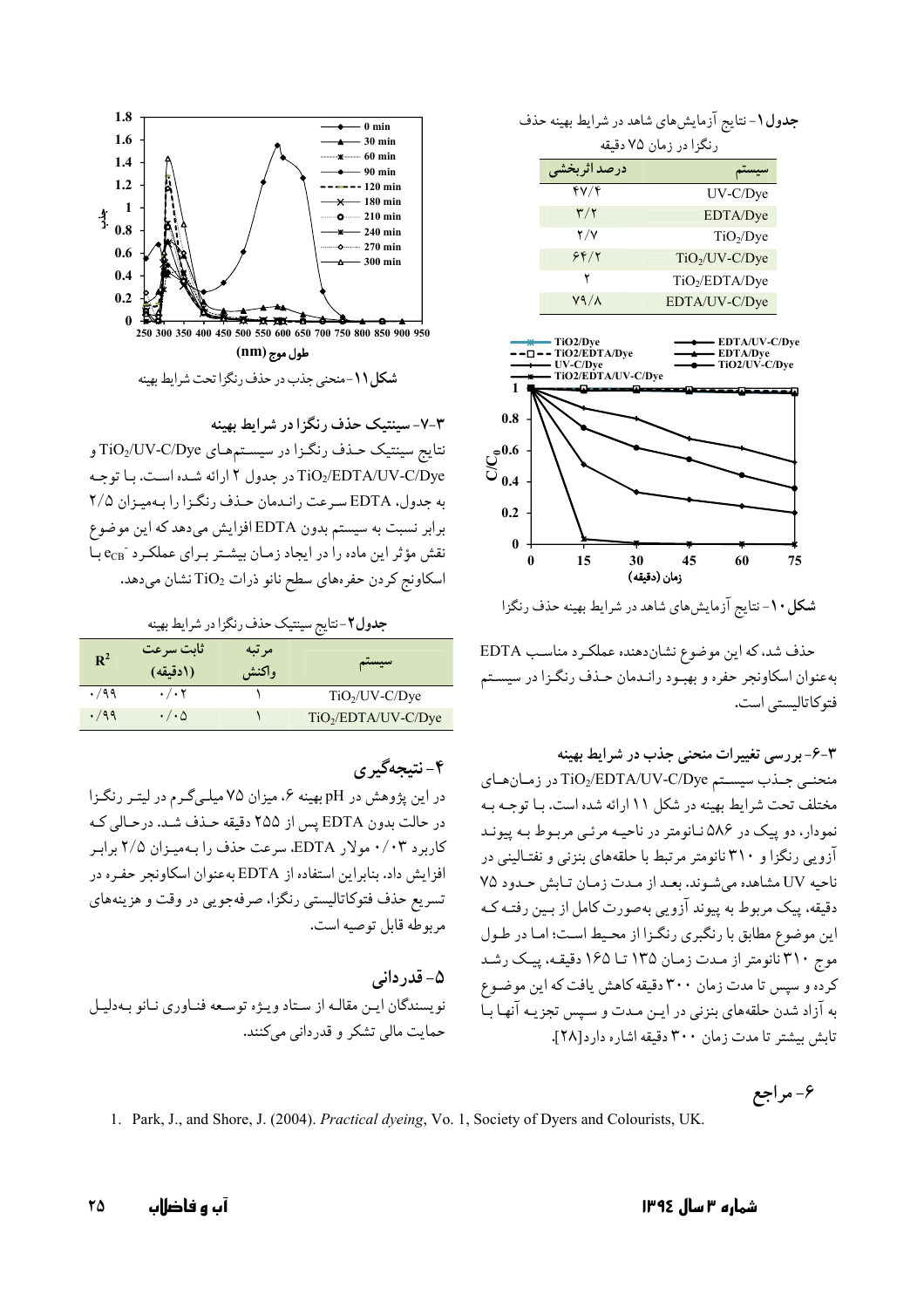- 2. Chakraborty, N.J. (2010). *Fundamentals and practices in colouration of textiles*, Woodhead Pub., New delhi, India.
- 3. Kangwansupamonkon, W., Jitbunpot, W., and Kiatkamiornwong, S. (2010). "Photocatalytic efficiency of TiO2/poly[acrylamide-co-(acrylic acid)] composite for textile dye degradation." *J. of Polymer Degradation and Stability*, 95, 1894-1902.
- 4. Karaoglu, M.H., and Ugurlu, M. (2010). "Studies on UV/NaOCl/TiO<sub>2</sub>/Sep photocatalysed degradation of Reactive Red 195." *J. of Hazardous Materials*, 174, 864-871.
- 5. Chong, N.M., Jin, B., Chow, C.W., and Saint, C. (2010). "Recent developments in photocatalytic water treatment technology: A review." *J. of Water Research*, 44, 2997-3027.
- 6. Panbehkar, M., and Ayati, B. (2014). "Comparing the capability of NaIO<sub>4</sub> and NaBrO<sub>3</sub> oxidants on improving UV/TiO<sub>2</sub> photocatalytic process in removal of direct blue 71 dye." *Sharif J. of Science and Technology*,

(In press). (In persian)

- 7. Cavicchioli, A., and Gutz, I.G.R. (2002). "Effect of Scavengers on the photocatalytic digestion of organic matter in water samples assisted by  $TiO<sub>2</sub>$  in suspension for the voltammetric determination of heavy metals." *J. of. Braz. Chem. Soc.*, 13(4), 441-448.
- 8. Tan, T., Beydoun, D., and Amal, R. (2003). "Effects of organic hole scavengers on the photocatalytic reduction of selenium anions." *J. of Photochemistry and Photobiology A: Chemistry*, 159, 273-280.
- 9. Chen, Y., Yang, S., Wang, K., and Lou, L. (2005). "Role of primary active species and TiO<sub>2</sub> surface characteristic in UV-illuminated photodegradation of acid orange 7." *J. of Photochemistry and Photobiology A: Chemistry*, 172, 47-54.
- 10. Ni, M., Leung, H.K., Michael Leung, C.Y., Dennis, and Sumathy, K. (2007). "A review and recent developmen ts in photocatalytic water-splitting using TiO<sub>2</sub> for hydrogen production." *J. of Renewable and Sustainable Energy Reviews*, 11, 401-425.
- 11.Rajeshwar, K., Osugi, E.M., Chanmanee, W., Chenthamarakshan, R.C., Zanoni, B.V.M., Kajitvichyanukul, P., and Krishnan-Ayer, R. (2008). "Heterogeneous photocatalytic treatment of organic dyes in air and aqueous media Review." *J. of Photochemistry and Photobiology C: Photochemistry Reviews*, 9, 171-192.
- 12. Syoufian, A., and Nakashima, K. (2007). "Degradation of methylene blue in aqueous dispersion of hollow titania photocatalyst: Optimization of reaction by peroxy disulfate electron scavenger." *J. of Colloid and Interface Science*, 313, 213-218.
- 13.Chong, M.N., Jin, B., Chow, C.K.W., and Saint, C. (2010). "Recent developments in photocatalytic water treatment technology: A review." *J. of Water Research*, 44, 2997-3027.
- 14. Guo, M.Y., Ng, A.M.C., Liu, F., Djurišić, A.B., and Chan, W.K. (2011). "Photocatalytic activity of metal oxides-The role of holes and OH• radicals." *J. of Applied Catalysis B: Environmental*, 107, 150-157.
- 15. Wang, Y., and Zhang, P. (2011). "Photocatalytic decomposition of perfluorooctanoic acid (PFOA) by TiO<sub>2</sub> in the presence of oxalic acid." *J. of Hazardous Materials*, 192, 1869-1875.
- 16. Mohamed, H., Hanan, B., and Detlef W. (2012) "The role of electron transfer in photocatalysis: Fact and fictions." *J. of Applied Catalysis B: Environmental*, 12(103), 1-14.
- 17. Licker, D.M. (2003). *Dictionary of chemistry*, 2nd Ed., McGraw Hill, New York, USA.
- 18. Yuexiang, L., Gongxuan, L., and Shuben L. (2002). "Photocatalytic transformation of rhodamine B and its effect on hydrogen evolution over Pt/TiO<sub>2</sub> in the presence of electron donors." *J. of Photochemistry and Photobiology A: Chemistry*, 152, 219-228.
- 19. Kim, G., and Choi, W. (2010). "Charge-transfer surface complex of EDTA-TiO<sub>2</sub> and its effect on photocatalysis under visible light." *J. of Applied Catalysis B: Environmental*, 100, 77-83.

۲۶ آ**ب و فاضل**اب